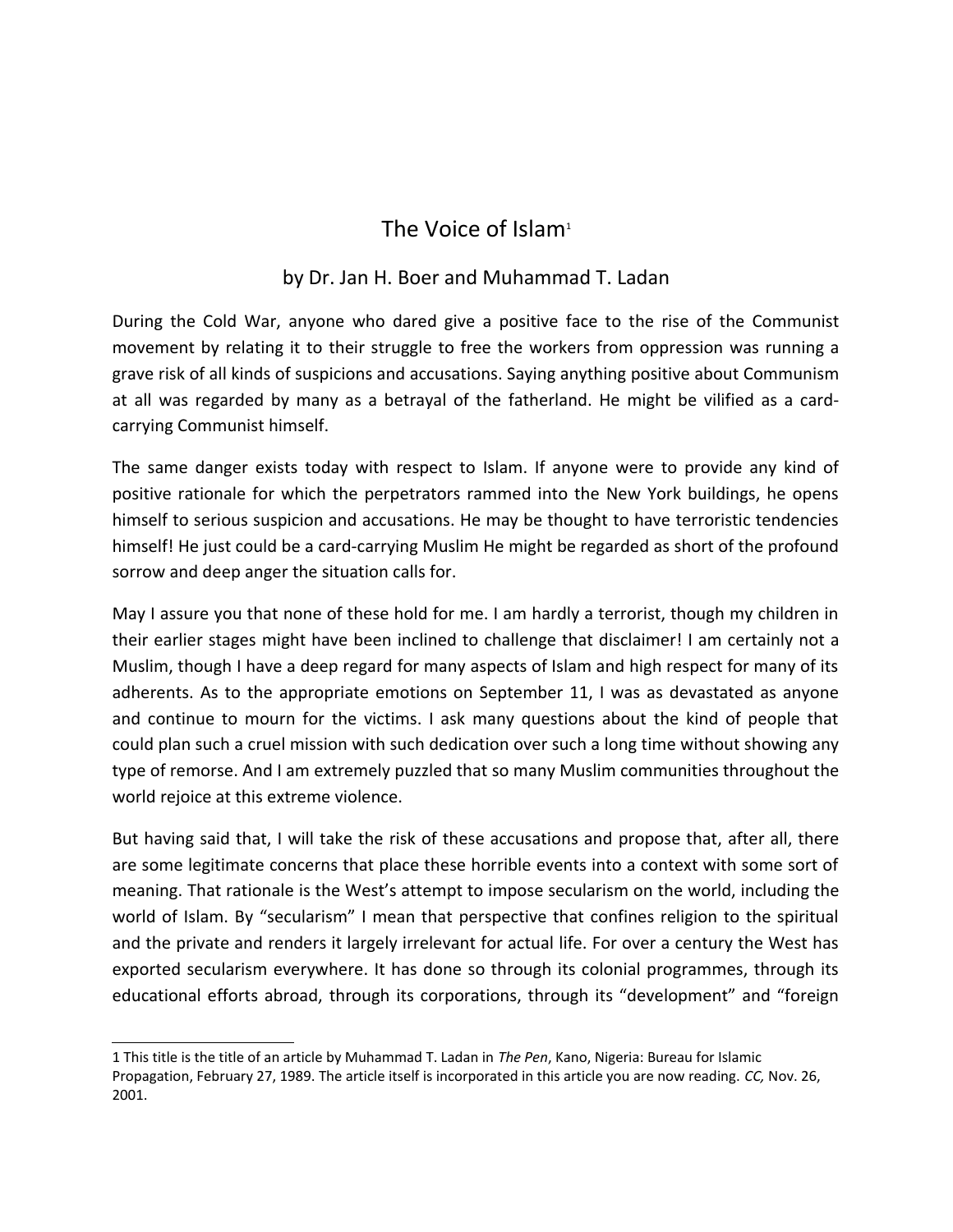aid" programs, through its political missions abroad. In short, its entire style in Muslim countries has been secular and its message that of secularism.

I would like to be able to claim that Western missions have been an exception to this Western approach. Unfortunately, I cannot, especially not with respect to most Evangelical missions, those in the majority. The Reformed have generally had serious reservations with respect to Evangelicalism, precisely because it had bought into much of the secular inheritance of Western culture. A highly respected Reformed mission scholar, J.H. Bavinck, wrote decades ago that most missions failed to recognize their own secularism and its impact on their host societies. It is only the last couple of decades, since the fruits of secularism were becoming too obvious to ignore, that Evangelicals have begun to object to that perspective, but even then without always recognizing its source or nature. Evangelicals are now confessing their sins in this respect, but the damage has been done.

In all fairness, as a former Christian Reformed missionary, I must admit that the missionary arm of the Christian Reformed Church (CRC) has absorbed much of that classic Evangelical perspective and is recently returning to a more wholistic approach only in its obedient adherence to Evangelical trends. However, Evangelical wholism is a watered-down version of the wholism of the Kuyperian tradition that has inspired so many articles in the *Christian Courier* over the years and that is paraded so often by Calvin College. The missionary emphasis has led to the development of Nigerian churches associated with the CRC that are no more wholistic than the churches that were born out of more openly Evangelical missions such as the Sudan Interior Mission. These CRC-related churches are now struggling with their ambiguous heritage.

The major thrust of my discussion is based on Nigerian experience and study, rather than Afghanistan or Pakistan or some Arab country, not quite at the centre of world attention at the moment. However, the Nigerian Muslim community is a typical microcosm of the Muslim world in its reactions to the West in general, to Western missions and to Christianity. So, though I m discussing a different continent, the issues are much the same. From here on, then, any reference to Muslims or Islam is to the Nigerian situation unless stated otherwise.

The Muslim community regards Western colonialism and the Western mission enterprise in the country as a single team with a single goal. That goal is to undermine and destroy Islam. It regards the Nigerian church as a mere outpost of Western interests and dominated by them. Referring to Christian members of a Constitutional Assembly held some years ago, one Muhammad Sadisu Abubukar wrote about how "evil" Europeans had determined that the sharia, the Muslim legal system, should be left out of the constitution as much as possible. Their intentions were to be carried out by the Christian members of the Assembly, who "were given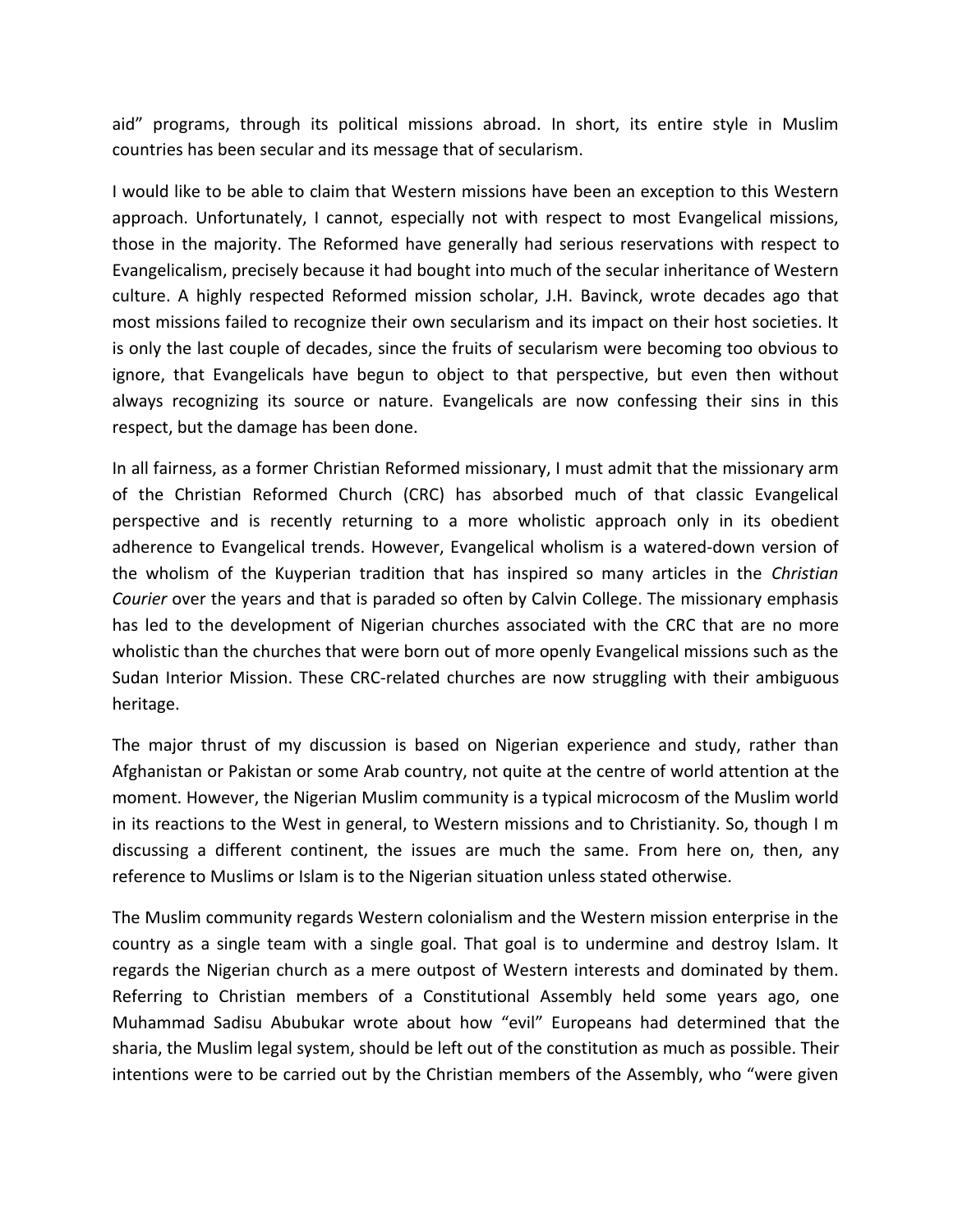orders … from their fathers, the European Christians." The main personalities among the latter were identified as the Pope and the President of America.

The main weapon used to destroy Islam is identified by Muslims as secularism. Colonialists spread the virus of secularism throughout the country through the educational system all the way through university. In politics, opposition to the Muslim law, the sharia, on the part of Nigerian Christians, the lackeys of Western secularists, was only to be expected. Including the sharia would amount to embedding religion in politics, something that secularists want to avoid at all costs. So, it is only obvious to Muslims that the Nigerian Christian opposition to the sharia is part and parcel of the European plan to destroy Islam in Nigeria and, in fact, the world over.

Why do Muslims see secularism as such a threat? In short, to millions of Muslims, Fundamentalists as well as mainstreamers, Islam is the very opposite to secularism. The two are "antithetical" to each other, a term not infrequently used by them. They cannot exist side by side. Islam simply cannot tolerate it, for it constitutes a denial of their wholistic religion. While Islam parades itself as a comprehensive way of life covering all aspects of life, much like the Reformed at least used to do, secularism reduces religion to its private, personal dimension and kicks it out of the public square. Politics, economics, education, in short, everything in the secular system is deprived of a religious impulse and must be based solely on human reason. Muslims, on the other hand, seek to base their basic principles in all these areas from their basic source, the sharia. To them religion is everything.

Why is it that Christians have made relatively easy peace with secularism, while Muslims are so hostile to it? In fact, Muslim rejection of secularism has increased sharply under the influence of both Fundamentalism and the process of awakening from their colonial slumber. The reason for the difference is that secularism in the West did not represent an alien conqueror. It is a home-made product. It did not represent foreign invaders; it had local cultural roots. There was even some historical justification for it in the bloody religious wars in the West. For the Muslims, however, it was a tool of hostile invaders to subjugate them not only but to destroy their culture and religion. It has no roots in their culture. As they seek to free themselves from remaining colonial vestiges, they have come to recognize secularism as the root of many problems they face. It pushes the "manly" religion of Islam out of the public square where it rightly belongs into the limited sphere of mosque and private life. It was an attempt to modernize Muslim cultures and to help them enter into the 20<sup>th</sup> century. It was all based on the typical secular expectation that religion would one day vanish, shrivel up and die.

It is a Muslim conviction that secularism is responsible for most of the world's ills. Think of anything negative or problematic in this world and secularism will be credited for its cause – imperialism, oppression, injustice, immorality, ecological problems. For this reason, Muslims are convinced that secularism cannot last forever. Allah cannot allow such a destructive force to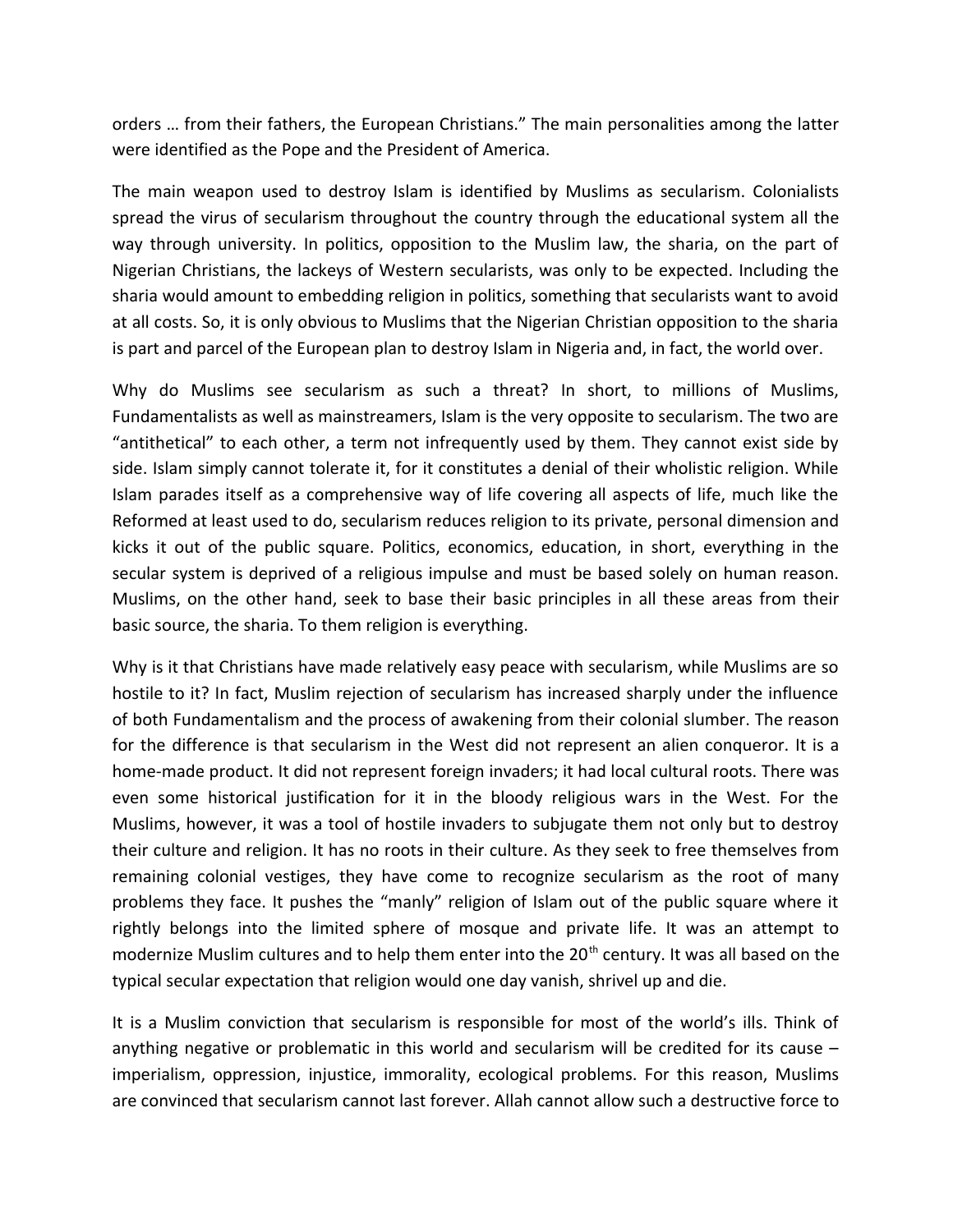continue indefinitely. Hence, Muslims are sure that the West is doomed. It is only a matter of time before some calamity will overcome the West, especially its current leader, the USA. One writer, I.I. Bello, in an imaginary telephone discussion with President Bush Sr., wrote over a decade ago, back in 1989, "For us, at this end, it is clear that America is bound to a doom. Unless someone rescues it, no doubt in a few decades to come it will be wiped out of history."<sup>[2](#page-3-0)</sup>

I want you to listen to the voice of another Nigerian, Muhammad Tawafiq Ladan, a Muslim who similarly represents the global Muslim community. I could have chosen many other writers, some much more recent ones. However, the article below, as was I.I. Bello's quoted above, was written 12 years ago. The warning he uttered has been repeated ever since time and again and yet the West has refused to take this warning seriously. September 11 was meant as a cruel shock treatment for the West to open its eyes and ears. The article below is not hindsight but foresight of more than a decade. The author did not know what type of an explosion would take place, but he was sure something would happen somewhere along the line, for the pressure had already been building up at that time. Amazing that it has not been heard and taken seriously.

If no one else, missions should have considered it their task to interpret these warnings and all that anger, but they occupied themselves by concentrating on planting churches, ignoring the anti-secularist message of their gospel. They thereby played right into the hands of the secularist agenda and almost totally marginalized themselves into irrelevance.

But perhaps Western failure to heed the warnings and understand the anger is not so amazing after all. Secularism, as Ladan writes, has always been peculiarly deaf and insensitive to religion. Religion was basically thought of as something we would outgrow in due time. While it is still with us, we must tolerate it but reduce its impact as much as possible by privatizing it.

North American Christians know something about that as well. Paul Marshall, formerly of the Institute for Christian Studies, in his book *Their Blood Cries Out*, complains bitterly that American secularists appear totally deaf to Christians. Secularists have built up an almost impregnable philosophical wall that has made it very difficult for them to take the Christian religion seriously. They have rendered themselves deaf and blind with their proud claims of neutrality and objectivity. Muslims have the same complaints.

Please read attentively the following article by Ladan, "The Voice of Islam." May I call it prophetic? I am aware, of course, of the total lack of self-criticism on the part of Ladan. One would never guess from the article that Muslim countries are not always shining examples of democracy, their claims notwithstanding. Few of us would want to trade countries or political

<span id="page-3-0"></span><sup>2</sup> I.I. Bello, "Hello Bush." Same reference as above.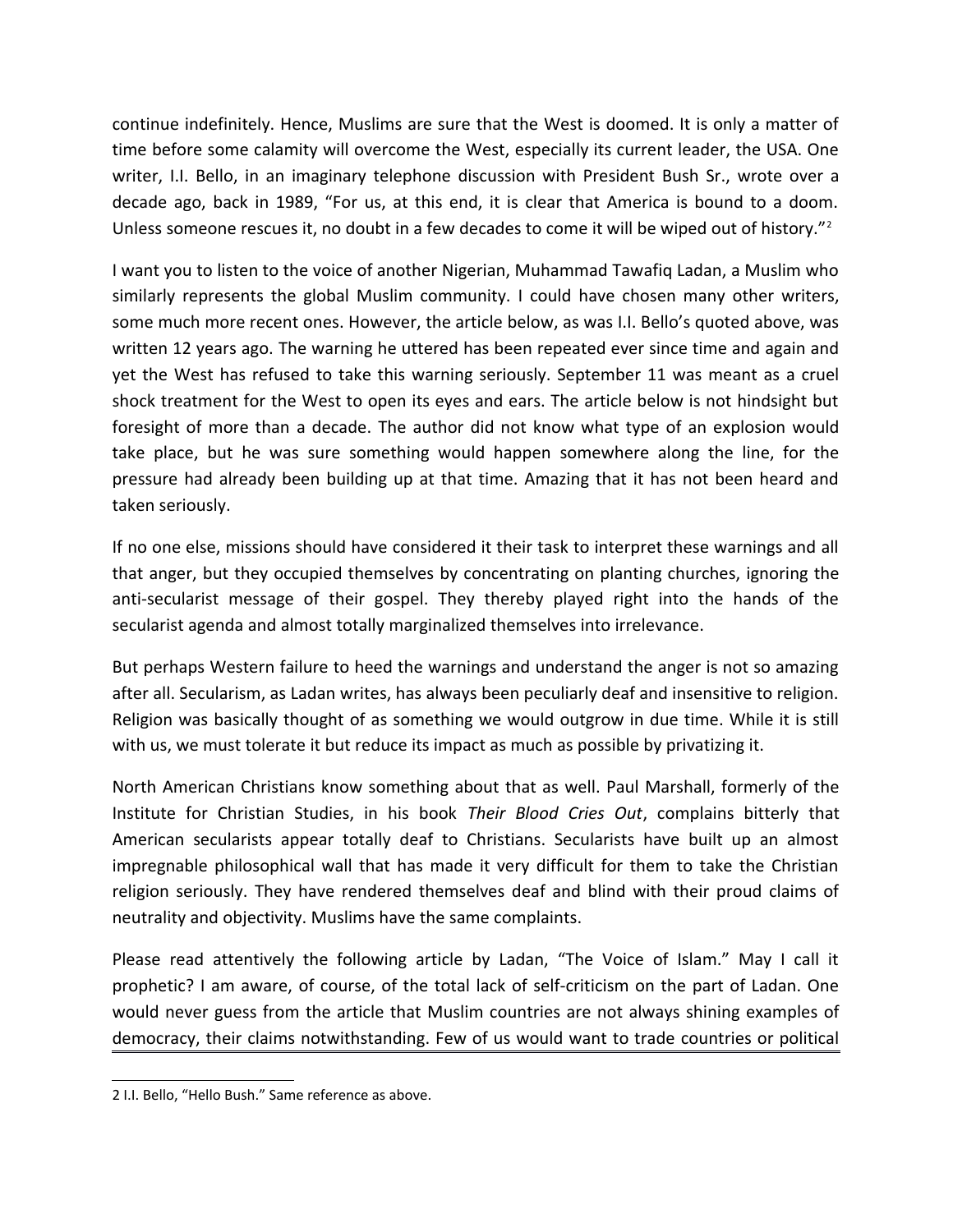systems with them. It is also good to remember that Muslims condemn in others what they feel perfectly free to do themselves. They complain against the imposition of alien perspectives, but they arrogate to themselves the right, the duty even, of imposing Muslim perspectives on others. The English of the article may not always be acceptable to you. (**JOHN: Should you correct the English?)** However, try to ignore those elements and concentrate on the warning that Ladan and many fellow Muslim writers since then have been uttering. I have been working on a book to draw the world's attention to this warning. Alas, I have been too slow. But perhaps this time around the warnings will be taken more seriously so that policies and attitudes towards Muslims may change drastically from a narrow secularism to a more comprehensive approach that includes recognition of religion as a significant factor in all cultural affairs, particularly the religion of Islam.

## **Ladan's Warning**

For many decades now Muslim voices of discontent have come only in the form of whispers, scarcely capable of being heard by secular regimes more readily to be attracted by voices which promise opportunities of self-aggrandisement and personal wealth. Secular regimes, themselves an alien imposition, have always displayed an astonishing ignorance of the people over whom they exercise control; and they almost invariably are capable (**JOHN: or incapable?)** of reading the signs on the wall, as such, signs are written it is such casual incident as student riots, or the more spectacular one as general uprising, comes to them as a surprise.

Perhaps there is sense to some interest in having regimes whose ears are more attuned to the melodies of secular life – with its infinite promises of worldly glory and sexual pleasures. And of the voices representing the more sober and weighty concerns of life, the servants of the world have no interest, or cannot indeed understand. Such regimes are therefore, as a rule, unstable, or in the language of Islam, they are merely like the webs the spider weaves. A government cannot be sustained by self-enrichment, self-glory and pleasures, and this is a matter known to all civilized people; but insecure regimes offer an advantage to some powerful nations.

And so it is that the deafening sound of secularism has prevented regime after regime from hearing the whispers of Muslims, the voice of a people who have a genuine cause to be aggrieved. Government policies and thinking have consistently assumed that Nigeria in its totality is secular and that people have accepted European civilization as their own. The logical inference of such assumptions is that Muslims do not exist, or if they do exist, they no longer believe in Islam as civilization and way of life.

To say that this is an unforgivable fallacy is indeed to understate the true state of affairs. Muslims have never failed to register their rejection of the imposed civilization; it is rather the secular regimes which have failed to understand the language of the Muslims.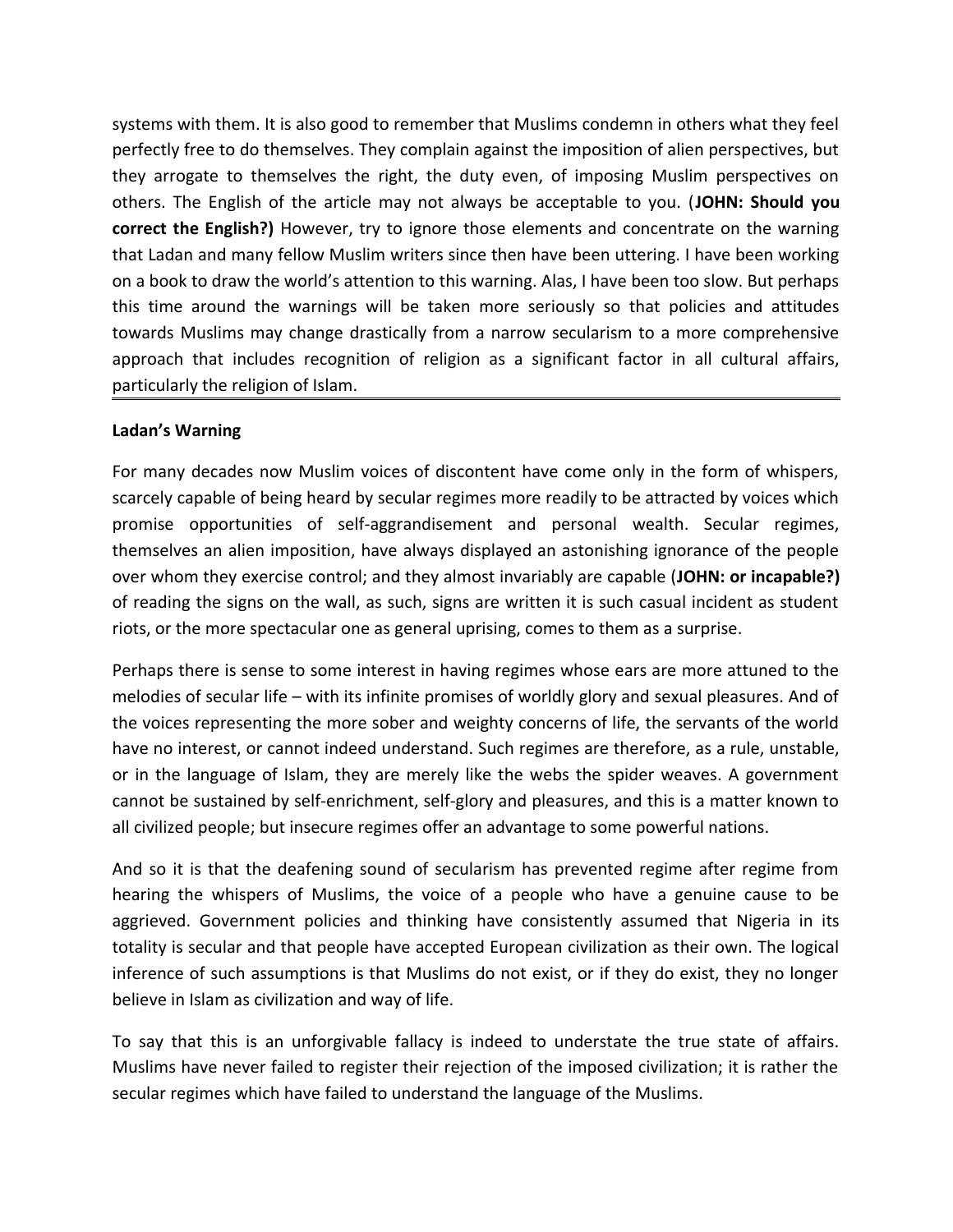For example, Muslims have relentlessly advocated a complete restoration of the sacred *sharia*; they have asked for a system of education based on Islamic principles for their children; they have affirmed so many times and in many ways that politics is an integral part of Islam, not separable from it. These for anyone imbued with clear insight amount to a rejection, albeit subtle, of the beliefs and traditions of secularism. Yet governments have chosen to ignore the Muslim voice. Instead, they tend to intensify propaganda aimed at convincing Muslims to abandon Islam and revert to unbelief; to abandon the sharia in favour of the imposed law, all in the name of Nigeria.

All that governments have achieved so far is merely to continue to add insult to injury. Certainly Muslims will continue to remain Muslims even if every house is turned into a radio station for propaganda. The reasons are obvious. Islam is a religion of conscience; it asks man to worship no one but his creator alone; to obey no one but the Absolute Supreme Authority; not to dehumanize himself by engaging in scandalous affluence and pleasure; to be committed absolutely to justice and fairness; and finally to always keep in mind the coming of the Ultimate Day in which, in the words of the Quran**, "You will be brought back to Allah, then every soul will be paid in full that which it has earned, and they will not be wronged."**

Islam has its own laws, which because if flows precisely from their faith, Muslims find them natural to obey and apply. Islam is a civilization which throughout its history, has uplifted Muslims and made them masters. Above all, Islam gives meaning and purpose to life, far nobler, far more dignifying than the debasing and corrupting influence of secular life.

As a religion of conscience, Islam cannot but be concerned about the social and economic conditions of the people and government's response to people's fundamental needs. Seriousminded Muslims are certainly worried that the pillar of secular government exercise no sense of restraint and responsibility at all. At a time when the nation is overwhelmed by poverty and severe deprivation, they beautify their persons, magnify their glory, consolidate their "economic base" more energetically even as they send government functionaries to invade the homes of the poor, or waylay them on the highway to dispossess them in the name of taxation. Surely there is limit to unfairness and brazen insensitivity.

Nor will Islam be at ease in the face of continuous erosion of the supreme values of society. Television stations have refused to acknowledge their responsibility to society, even to the impressionable children, to whom we will eventually entrust this nation. Just to obtain money they put up advertisement, which even from their own personal judgement are offensive to the human conscience.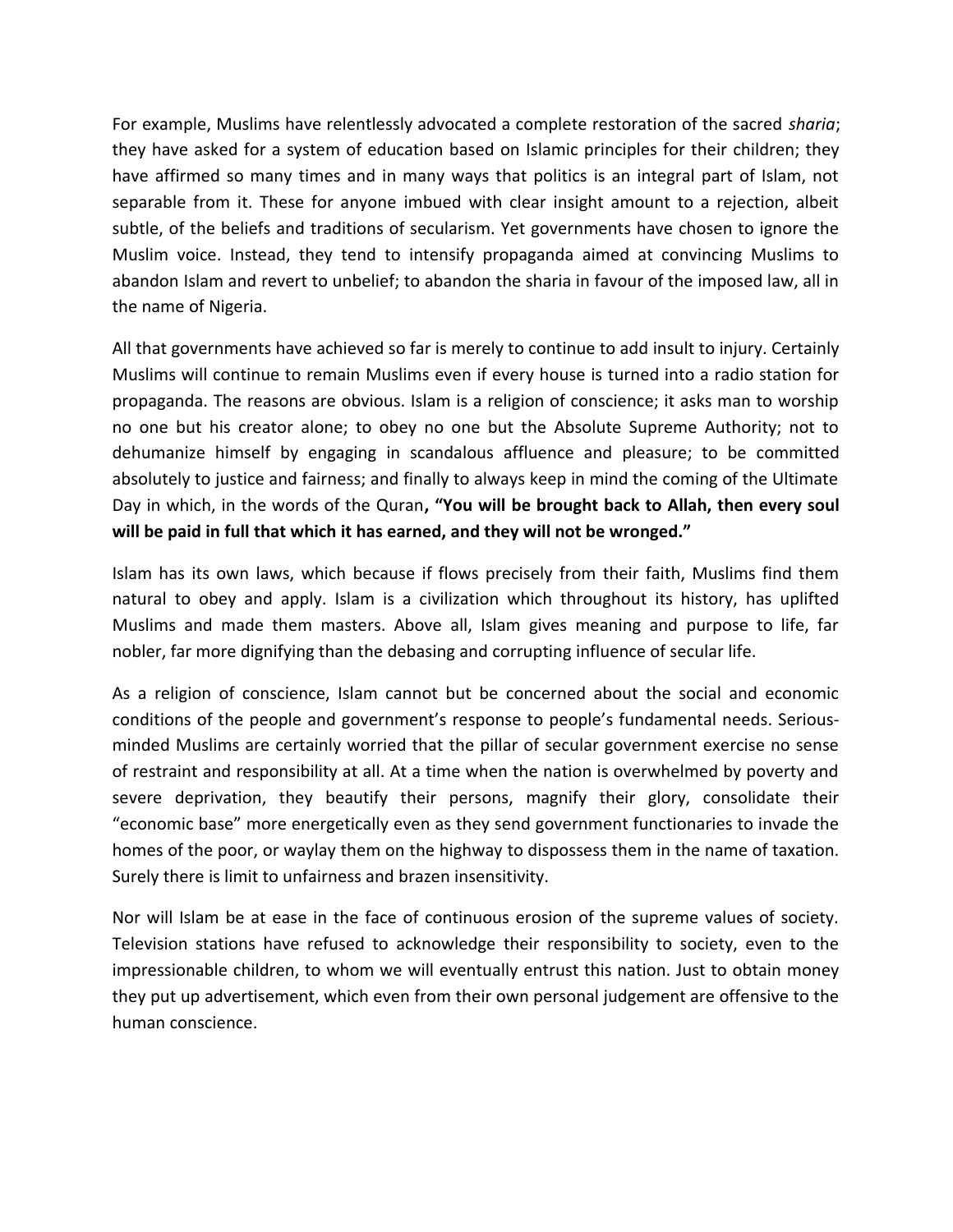But more importantly to the nation, because it is of far reaching consequences, is the fact that secular rulers cannot offer practical examples of moral probity, honest, self-discipline, modesty and above all, sense of accountability for the rest of the people to emulate.

Now with the emergence of the Council of Ulama, the Muslim voice is no longer a whisper, it is being articulated and magnified, and the issues between Islam and secularism are being clarified. The secular regimes may decide to ignore this serious and, by all standards voice, trusting in its coercive power and tools of persuasion. But as long as Islam retains the unshakable loyalty of the conscience of the Muslims, it is the secular power that will have cause to blame itself for its deafness. The voice of Islam cannot be stilled.

## **JOHN: Be sure to indicate that the rest of the article is your writing again.**

Communism can be considered a reaction to oppression of the workers in the Western world. Those responsible for that oppression must be held at least partially responsible for the horrors that Communism has unleashed. The sooner Bush realizes that, the sooner he might revoke the American ban against Cuba. Karl Barth, rightly or wrongly, is reported to have blamed Martin Luther and his followers for the horrors of Nazism because of Luther's two-kingdom theory that deprived German politics from a more Biblical impulse. I believe that we can call all supporters and adherents of secularism on the carpet with respect to the current anger in the heart of Islam and the subsequent recent explosion of that anger. That group includes hordes of Christians who have adhered to it partially, even missionaries. *September 11 is at least partially the result of the anger and frustration caused by a century or more of Western imposition of secularism on the Muslim World.*

Perhaps the dead victims of September 11 will be recognized in the future as victims in the struggle against the monster of secularism. Terrorists are monsters without doubt, but they are not the only monsters around! If the West, especially the leader, the USA, will heed this very concrete warning, then something good may yet come out of this unspeakable tragedy. What is needed, among other things, is a confession of guilt and a rejection of secularism as totally unreal and impossible, along with the recognition of the legitimate and real concerns of religion and spirituality beyond the "sphere of religion" and the private. There were already some serious literary and philosophical signs before September 11 that a turn in that direction has started, but it was only in the halls of academia. Hopefully this tragedy will serve to speed up the process by having brought it right down into the streets of the world where real life takes place.

It is not only the secularists in power who have to change course drastically in their relationship to the Muslim world; Christians need to change as well. The latter's flirtation with secularism has to end. A new and radically Biblical wholism is to infuse the Christian community that will